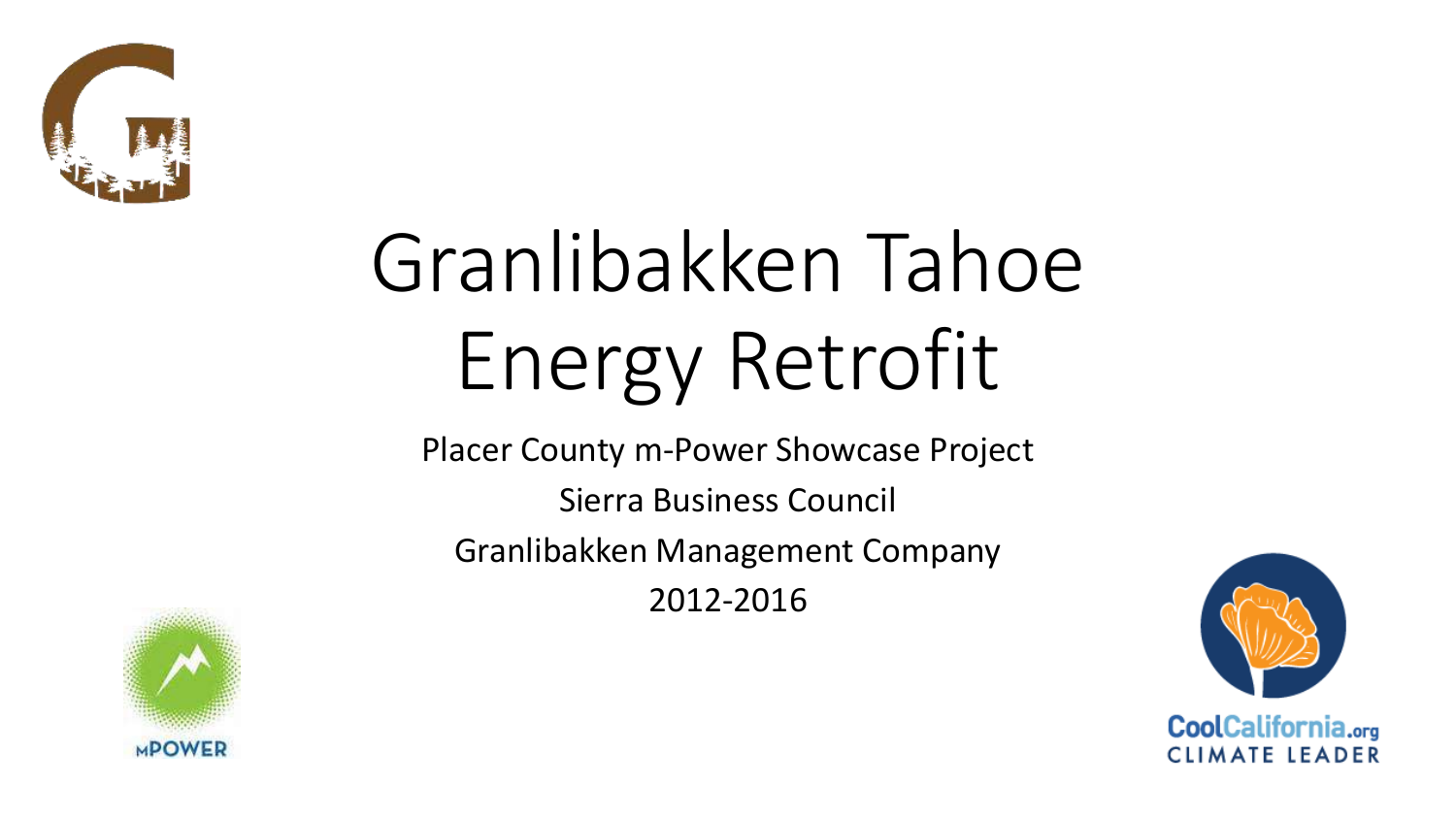# Granlibakken and 'Greenlibakken'

- 1995-present: Sustainable food choices
- 1997-present: Water quality management and hotel conservation
- 2002: Waste stream reduction: Eliminated styrofoam in March 2003
- 2002-present: Water conservation in partnership with TCPUD
- 2003-present: Sustainable purchasing policy
- 2003: Lighting upgrades to conference center
- 2004-2007 (ongoing): Forest management NTFPD model
- 2003-present: Condo upgrades for heat, hot water, lighting, windows
- 2006-present: Pool complex heating system upgrades
- 2014-present: Building upgrades with sustainable practices
- 2015: Composting trials with TTSD

Continually evolving and learning – Green business is good business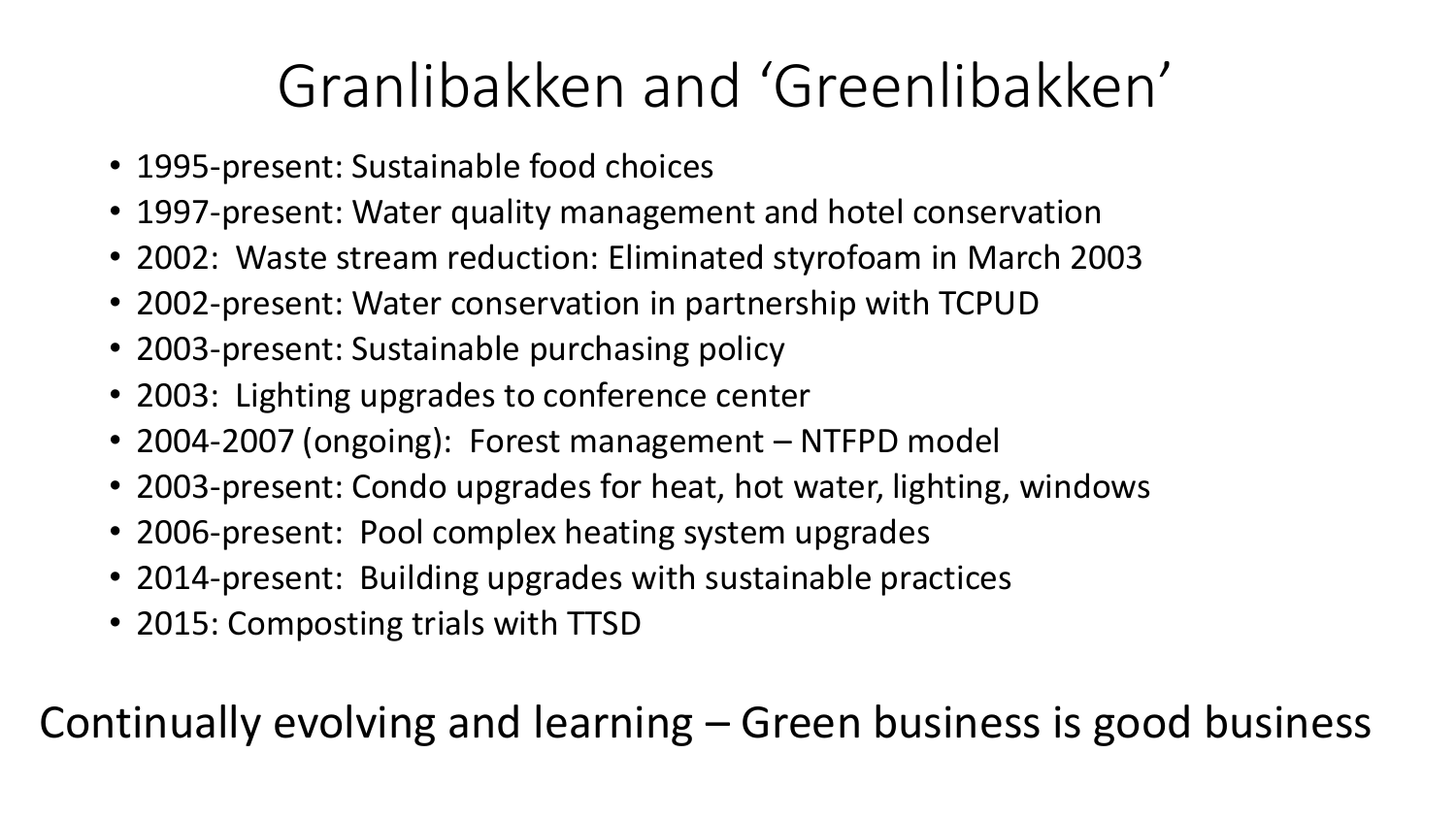#### Project Conception to Completion

- May 2012 summit on Property Assessed Clean Energy program (PACE) scheduled for September
	- "highlighting Granlibakken as a useful case study in the conference"
- May 2016 Installing final control systems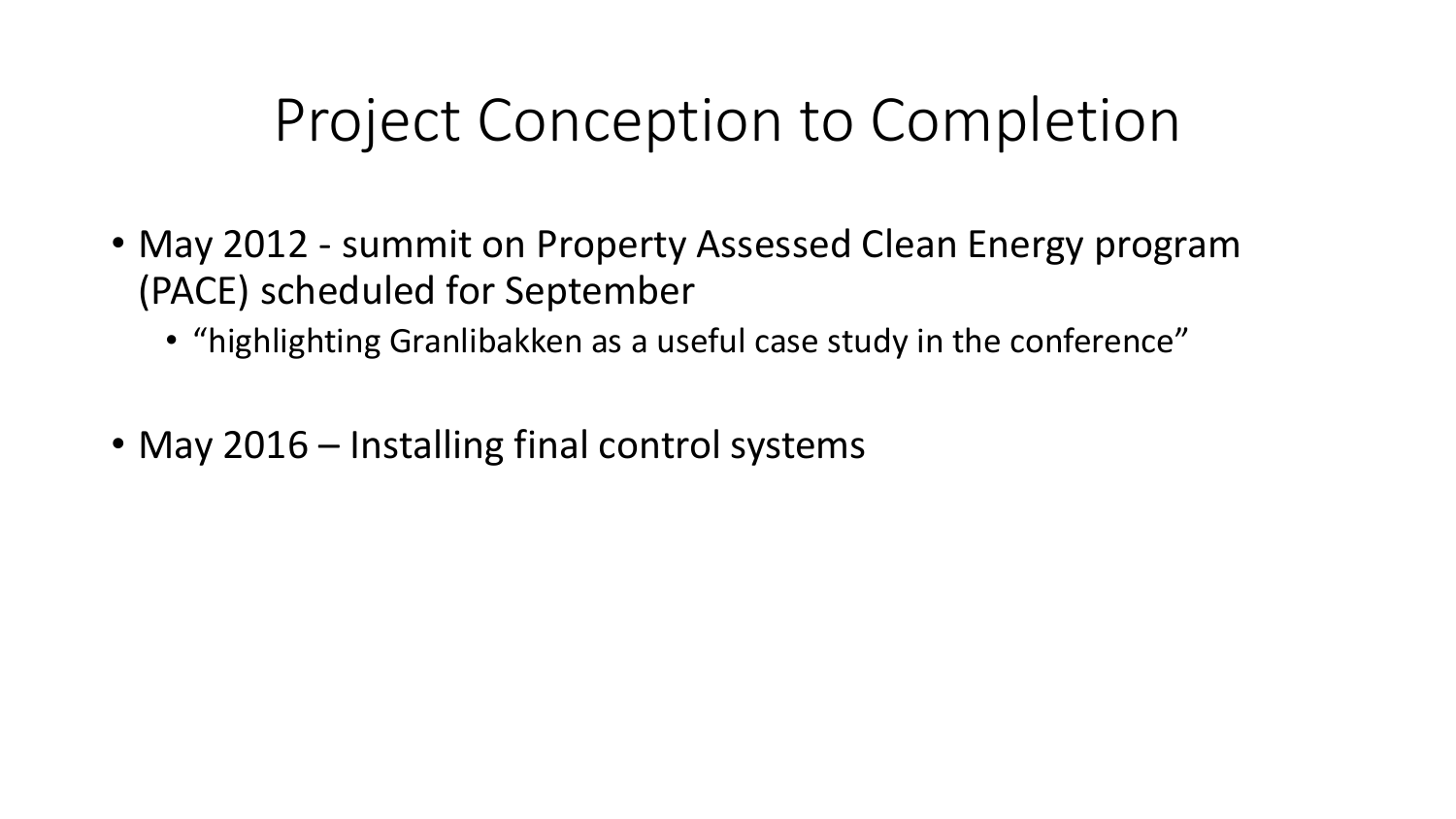# Placer County Project Objectives

- Placer County has joined the DOE's Better Buildings Challenge
- Forming a collaboration with the local utilities, local vendors and contractors and businesses to gain energy efficiencies; showcasing the unique nature of Granlibakken as an opportunity for a scaleable and long-term energy efficiency project.
- This process gave SBC and mPOWER qualifying information from two local and two national energy services companies.
- Making Progress on County greenhouse emission goals in partnership with county businesses

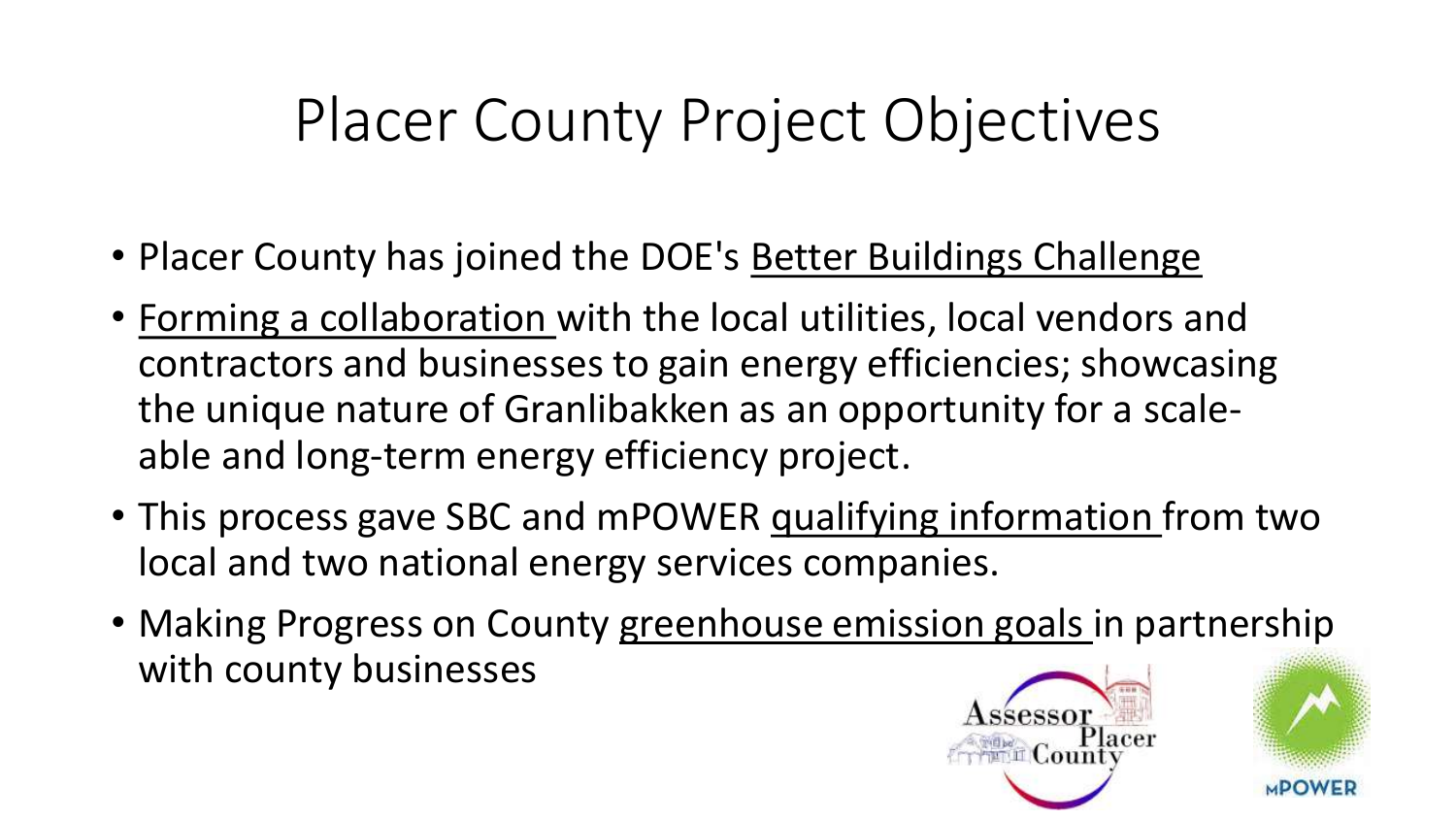# Sierra Business Council Objectives

- Identify a Sierra Nevada Mountain community process for achieving energy efficiency in older buildings
- Demonstrate the mPower/PACE process for SBC constituents
- Assist Placer County in rolling out the mPower model for commercial properties
- Access to Capital for Energy projects in Eastern Placer County

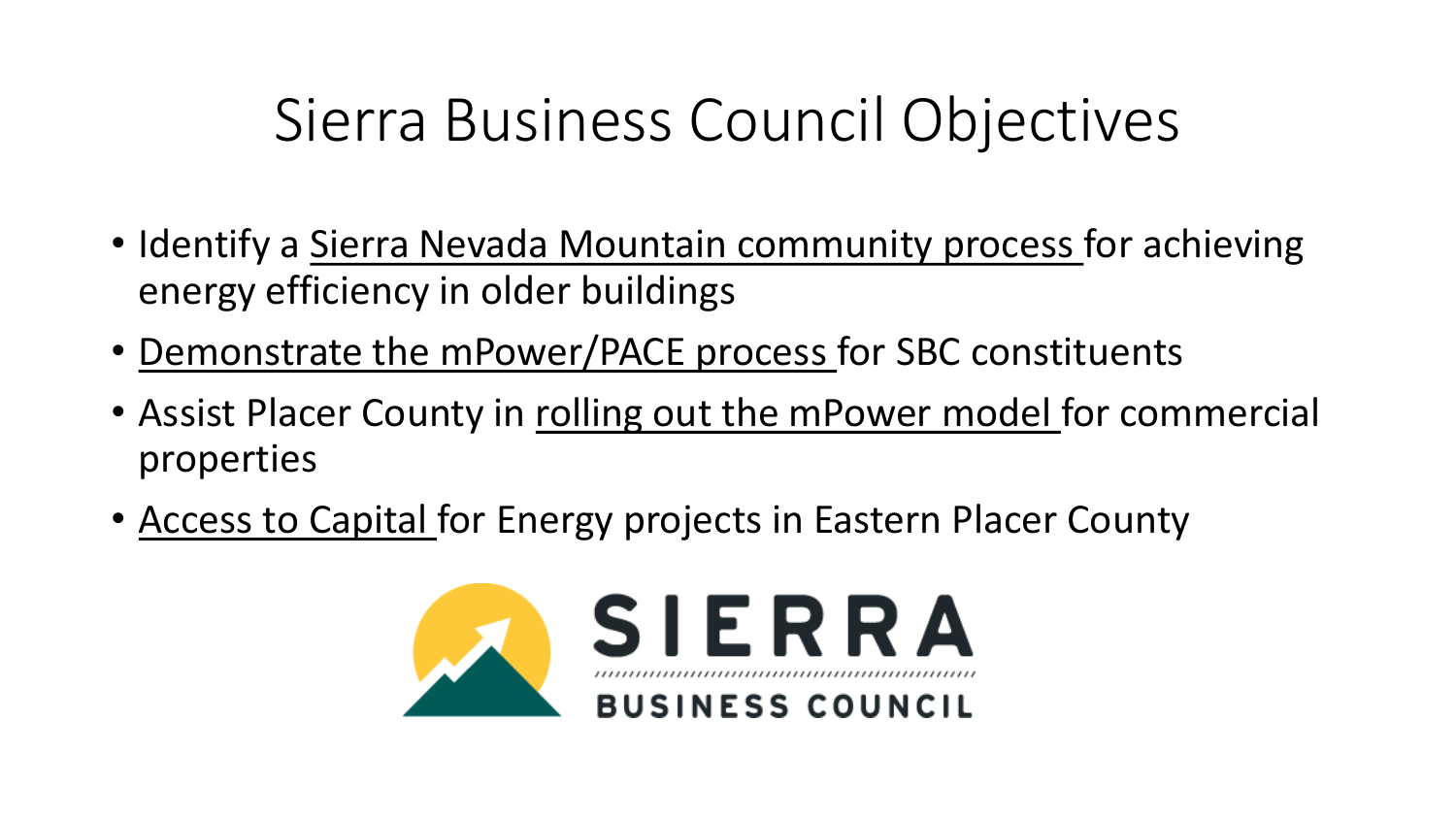# Granlibakken Objectives

- Education and informed investing
- Overcome ageing building infrastructure
	- High maintenance costs
	- Failing systems
	- No capital improvement funds
- Reduce Operating costs in 'extreme conditions'
	- Utility costs
	- Maintenance costs
	- 'Down time'
- Reduce impact on environment
- Improve on sustainability message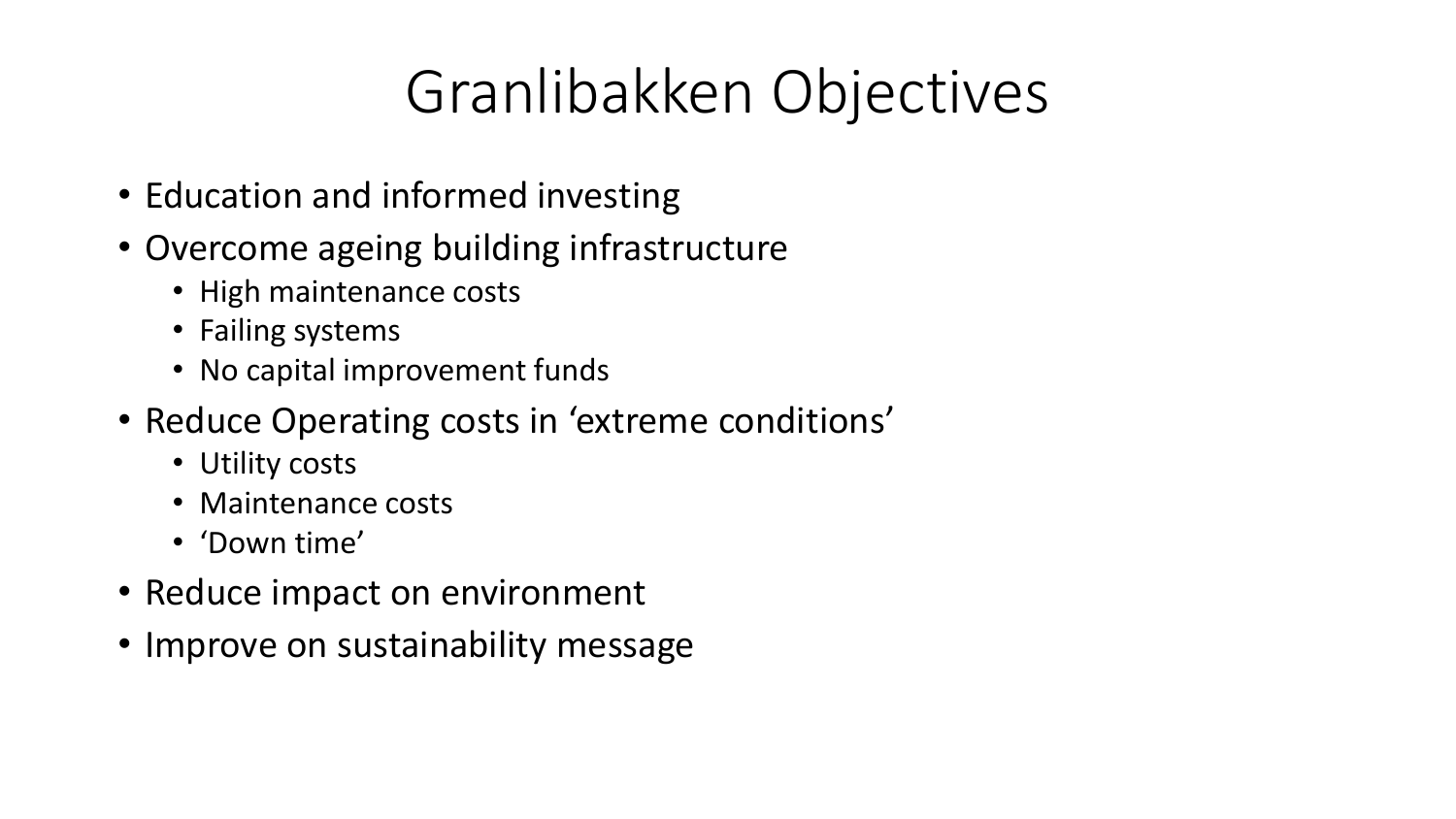# The Proposal Process

- List of measures identified to meet required levels of financial benefit with a detailed summary of the scope of each measure
- Summary of the expected energy savings attributable to each measure
- Estimate of the cost to implement each measure, including equipment, materials & labor
- Proposed implementation process
- Cash flow estimate
- Potential rebates and their sources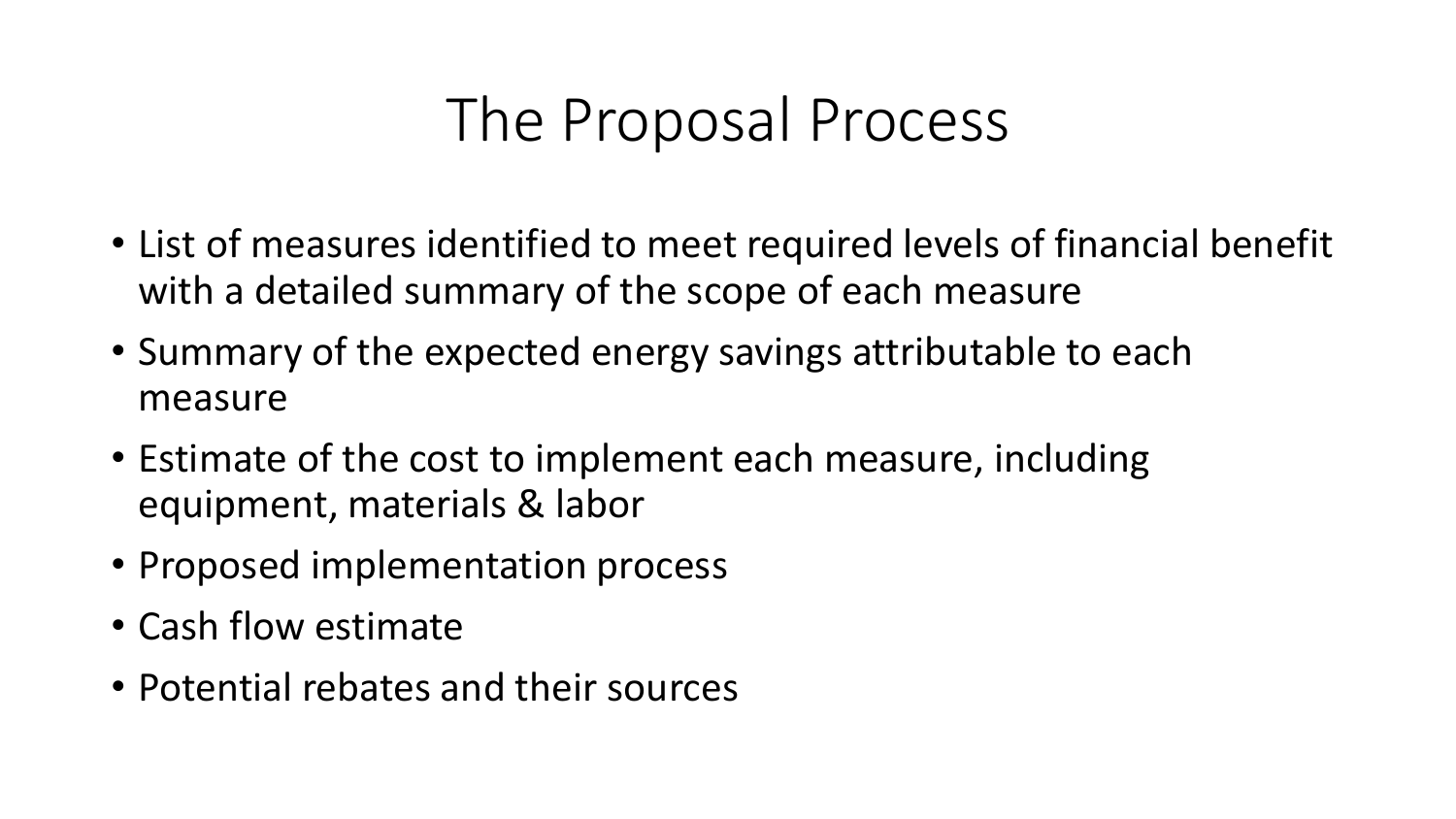# Selection of Contractors

- Based on preliminary estimated project cost, energy savings potential, and approach, Granlibakken chose Sustainable Energy Services above the others.
	- Performance of the Detailed Energy Study;
	- Establishment an Energy Service Agreement; and
	- Perform Measurement & Verification
- a project cost of approximately \$238,000 with a payback of 6.4 years
	- adjusted after a detailed ASHRE Level II energy study was conducted.
- October 2014,
	- one large general construction project morphed into 7 unique sub-projects with 6 unique sub-contractors.
	- Granlibakken staff assumed oversight of the total project; scheduling sub-project timelines, sequencing of equipment demolition & delivery, and coordinating subcontracts with all associated equipment and installation suppliers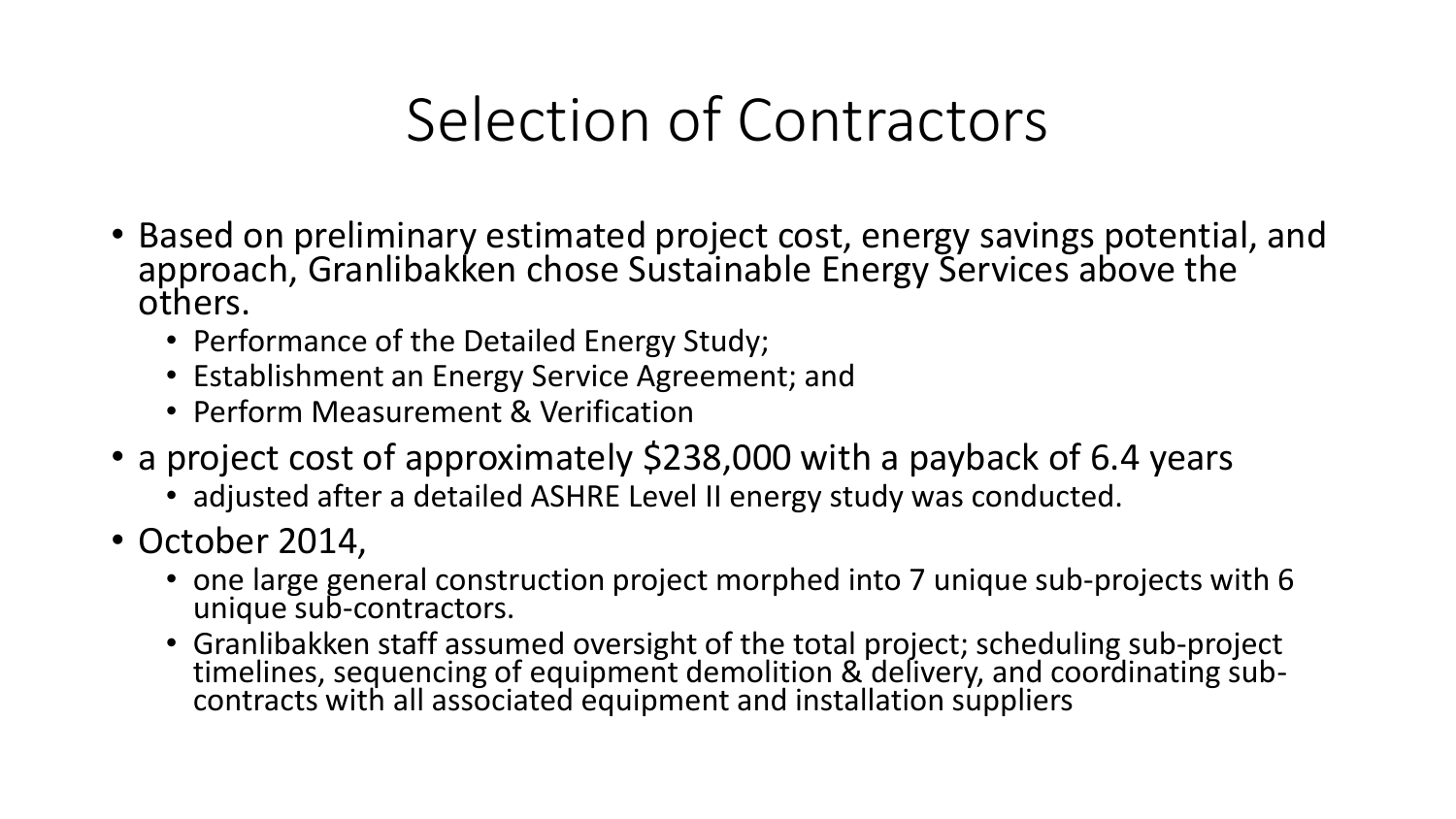# Most Opportunity Conference Center and Kitchen





- 70+% energy
- Existing lighting upgrades
- 25 year old systems
- High maintenance costs
- Old refrigeration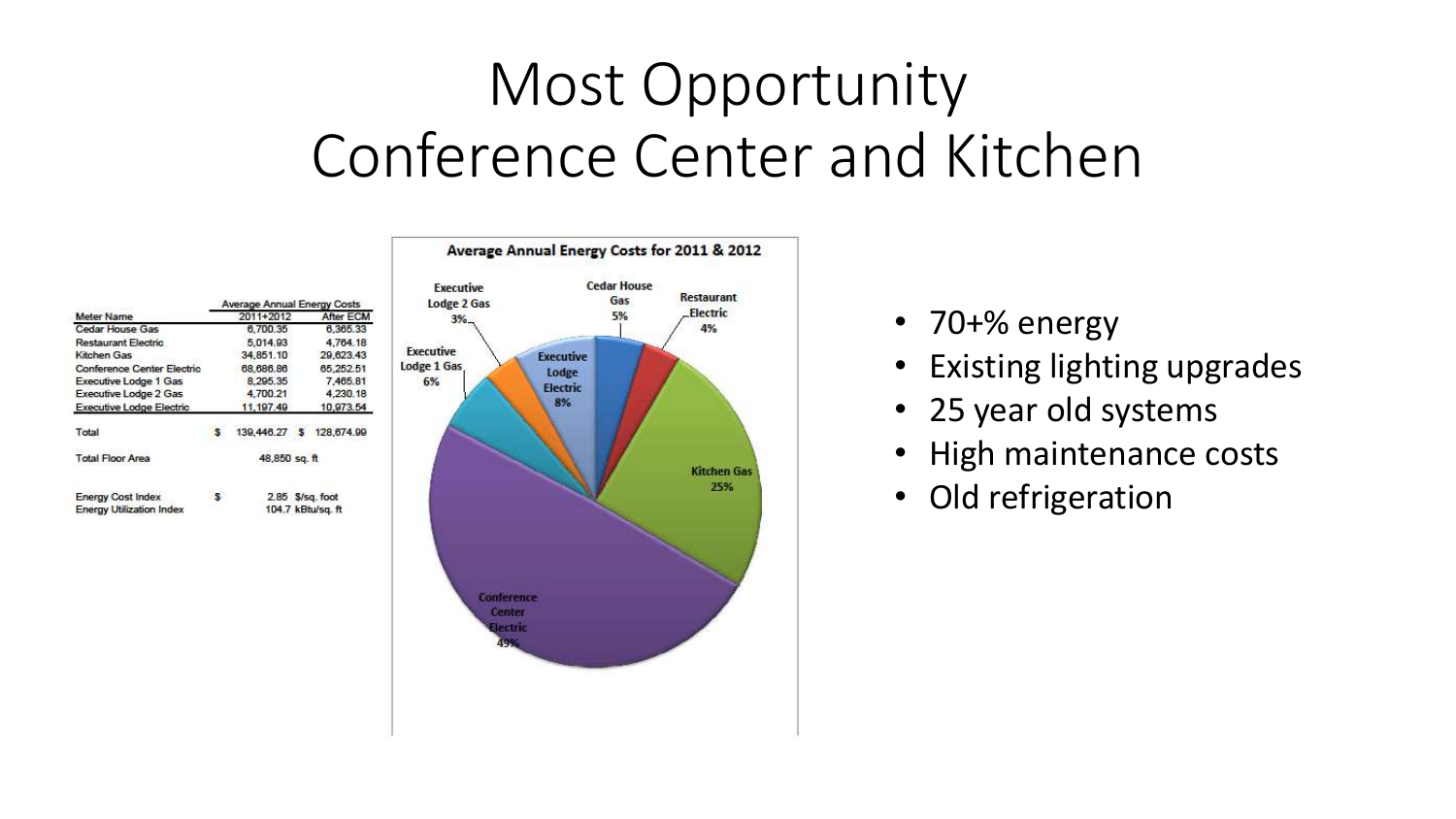# Project Components

- HVAC: Air Handlers, condensing units (12), fan coil units
- Kitchen:
	- Hood and Make-up Air (intelli-hood)
	- Refrigeration (4 systems)
	- Dishwasher
- Hot Water:
	- Condensing boilers (2)
	- High efficiency domestic hot water tank
	- Variable speed pumps
- Controls: Replace existing and add components
- Lighting: LED replacements
- Eliminated: Power generation and Windows
- Cost: \$676K (size 14,684 sqft)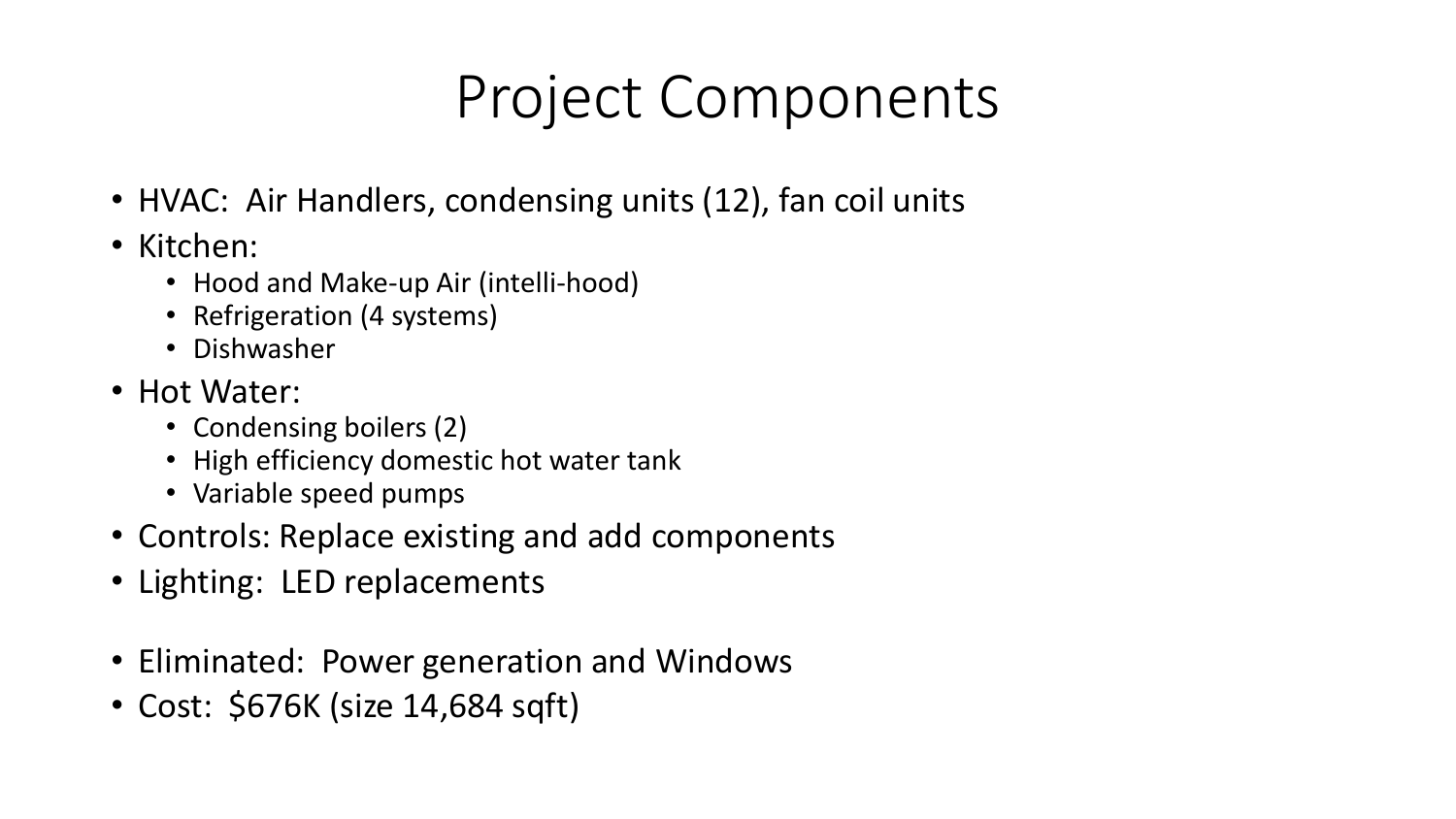### Forecasted Numbers

#### • *Annual Energy Use*

- Baseline: 544,910 kWh, 36,383 therms
- Expected: 322,406 kWh, 19,082 therms
- Actual: To be monitored in the coming year.
- Expected Energy Savings:
	- 222,504 kWh
	- 17,301 therms
- *Annual Energy Cost*
- Baseline: \$104,767
- Expected: \$60,955
- Actual: To be monitored in the coming year.
- Expected Savings: \$43,812/year

| <b>Energy Conservation Measures</b>                           | <b>Electric</b><br><b>Reduction</b> | <b>NG</b><br><b>Reduction</b> | <b>Cost</b><br><b>Savings</b> | <b>Payback</b> |
|---------------------------------------------------------------|-------------------------------------|-------------------------------|-------------------------------|----------------|
|                                                               | [kWhr/yr]                           | [Therms/y<br><u>r</u>         | [5/yr]                        | [yr]           |
| <b>Heating</b>                                                | 18,753                              | 15,000                        | \$15,188.0<br>$\Omega$        | 15.5           |
| <b>Cooling</b>                                                | 69,282                              |                               | \$9,006.00                    | 17.3           |
| <b>Building Automation</b>                                    | 29,747                              |                               | \$3,762.00                    | 9.3            |
| <b>New Refrigeration Compressors &amp; Ecm</b><br><b>Evap</b> | 16,104                              |                               | \$2,093.00                    | 21.5           |
| <b>New Dishwasher</b>                                         | 73,173                              |                               | \$9,512.00                    | 4.4            |
| <b>Melink Intelli-Hood</b>                                    | 10,200                              | 1,983                         | \$3,328.00                    | 6.6            |
| <b>Lighting</b>                                               | 2,745                               |                               | \$330.00                      | 11.8           |
| <b>Windows</b>                                                | 2,500                               | 318                           | \$593.00                      | 25.5           |
| <b>Totals</b>                                                 | 222,504                             | 17,301                        | \$43,812.0<br>Ő               | 14.0           |

Liberty Utilities Rebate: \$11,511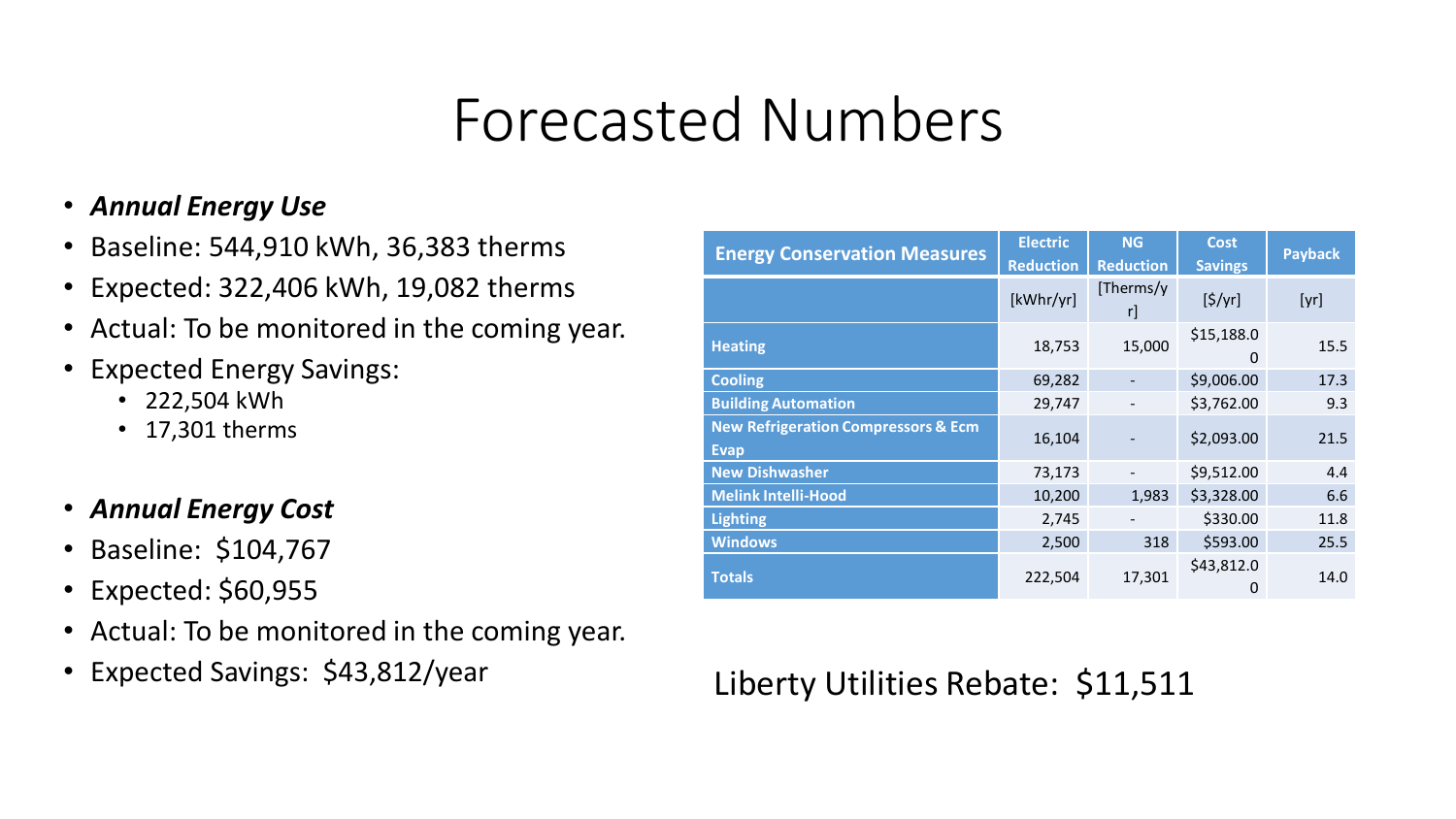# Marketing Benefits

- Granlibakken Tahoe is very concerned about the environment. Our business is inextricably tied to a healthy environment globally and at Lake Tahoe. Snow, Lake and Forest are part of our brand.
- We can tell our story, but awards add credibility:
	- Cool California: Climate Leader Award
	- NSAA Environmental Award: Finalists for the 2016 Golden Eagle Awards

**NATIONAL SKI AREAS ASSOCIATION** 





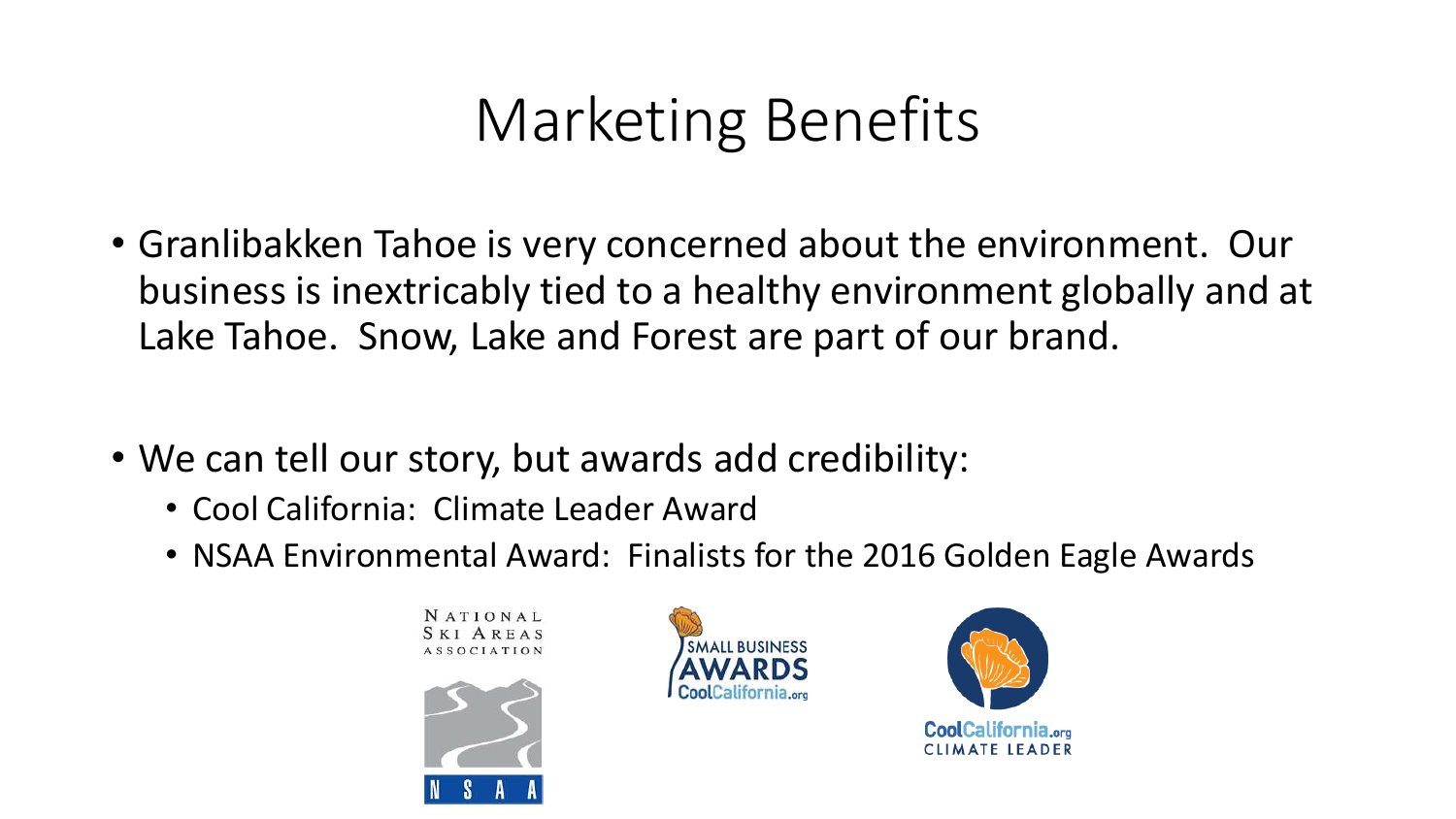#### Energy Comparison – So Far